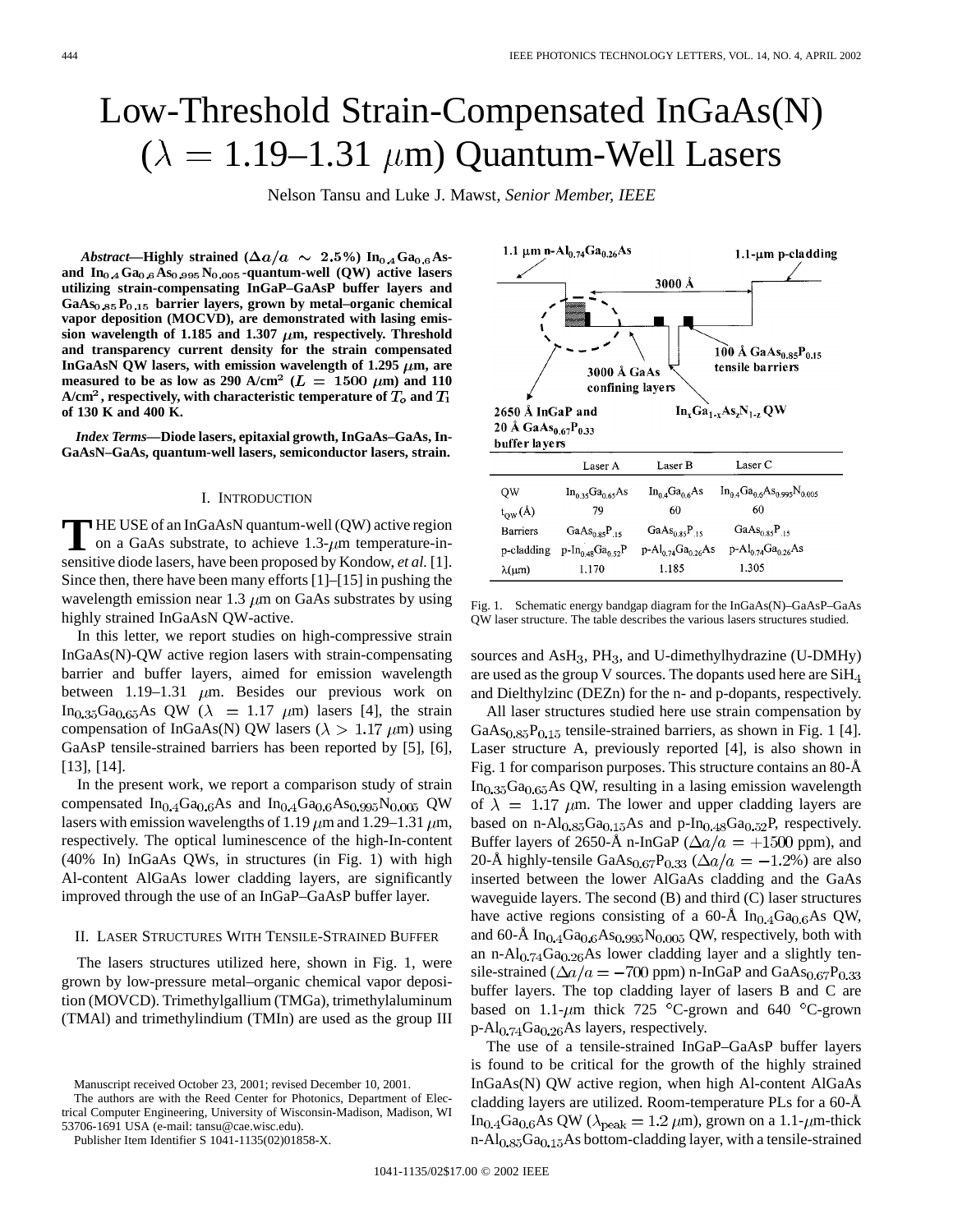

Fig. 2. The room-temperature photoluminescence of the  $In_{0.4}Ga_{0.6}As-GaAs_{0.85}P_{0.15}$  QW, on a 1.1- $\mu$ m-thick high Al-content n-AlGaAs bottom cladding layer, with various InGaP buffer.

TABLE I PERFORMANCE AND INTRINSIC DEVICE PARAMETERS OF  $In_{0.35}Ga_{0.65}As$  QW (A),  $In_{0.4}Ga_{0.6}As$  QW (B), AND  $In_{0.4}Ga_{0.6}As_{0.995}N_{0.005}$  (C) DIODE LASERS WITH  $100-\mu$  m STRIPE-WIDTH DEVICES

| $L(\mu m)$                       | Laser A<br>$In_{0.35}Ga_{0.65}As$<br>1000 | Laser B<br>$In_0$ <sub>4</sub> Ga <sub>0.6</sub> As<br>1000 | Laser C<br>$In_0 \triangle Ga_0 \triangle As_0 \diamond sN_0 \diamond s$ |       |
|----------------------------------|-------------------------------------------|-------------------------------------------------------------|--------------------------------------------------------------------------|-------|
|                                  |                                           |                                                             | 750                                                                      | 1500  |
| $t_{QW}(\AA)$                    | 80                                        | 60                                                          | 60                                                                       | 60    |
| $\lambda(\mu m)$                 | 1.170                                     | 1.185                                                       | 1.290                                                                    | 1.295 |
| $J_{th}$ (A/cm <sup>2</sup> )    | 70                                        | 130                                                         | 400                                                                      | 289   |
| $J_{rr}$ (A/cm <sup>2</sup> )    | 30                                        | 59                                                          | 110                                                                      | 110   |
| $\eta_d$ (%)                     | 50                                        | 53                                                          | 51                                                                       | 40    |
| $\eta_i$ (%)                     | 60                                        | 79                                                          | 72                                                                       | 72    |
| $\alpha$ ; (cm <sup>-1</sup> )   | 2                                         | 6                                                           | 6                                                                        | 6     |
| $g_0$ (cm <sup>-1</sup> )        | 1975                                      | 1600                                                        | 1120                                                                     | 1120  |
| $T_{\alpha}$ (K)                 | 120                                       | 200                                                         | 110                                                                      | 130   |
| $\mathrm{T_{1}\left( K\right) }$ | 325                                       | 750                                                         | 416                                                                      | 400   |

 $(\Delta a/a = -700$  ppm) and a compressively strained  $(\Delta a/a = +1500$  ppm) InGaP in addition to the GaAs<sub>0.67</sub>P<sub>0.33</sub> buffer layer, as shown in Fig. 2 indicate improved (up to five times) luminescence of the  $GaAs<sub>0.67</sub>p<sub>0.33</sub>$  buffer layer, as tensile InGaP buffer. By comparison, we find similar structures without the buffer layers, exhibit extremely poor optical luminescence. Further studies are still required to understand the role of these buffer layers in the improvement of the optical luminescence of the  $In<sub>0.4</sub>Ga<sub>0.6</sub>As QW.$ 

# III. InGaAs(N)-QW LASER CHARACTERISTICS

Broad-area lasers with stripe width of 100  $\mu$ m are fabricated to characterize the device performance. The intrinsic physical device parameters can then be extracted from length dependent studies performed on these lasers. All the measured parameters for these lasers are summarized in Table I.

The laser structure A, which has the top cladding of p-InGaP, suffers from low current injection efficiency  $(\eta_i = 60\%)$ [4]. Temperature-dependent measurements of  $\eta_i$  indicate carrier leakage to the cladding layers is not responsible for the low internal efficiency [15]. By replacing the top cladding of p-InGaP with p-AlGaAs, significantly higher efficiency  $(\eta_i = 80\%)$  is observed in laser B. Similar observations of improvement in the injection efficiency, by changing both cladding layers from InGaP to AlGaAs material, was recently reported by Kondo *et al.* [3]. Here, we have identified the



Fig. 3. The room-temperature photoluminescence of the strain-compensated  $In_0.4Ga_0.6As_0.995N_0.005-GaAs_0.85P_{0.15}$  QW, and the uncompensated  $In_0.4Ga_0.6As_0.995N_0.005$  QW and  $In_0.35Ga_0.65As_0.992N_0.008$  QW.

upper cladding layer/waveguide interface as a region of high nonradiative recombination. The observed improvement in the  $\eta_i$  in laser B can then be attributed to the elimination of the interface between GaAs and p-InGaP, which contributes significantly to carrier leakage through interfacial defects. The transparency current density ( $J_{\text{tr}} = 59 \text{ A/cm}^2$ ) of laser B is slightly increased compared to that ( $J_{\text{tr}} = 30 \text{ A/cm}^2$ ) of laser A, which is consistent with the observation that the PL intensity of the  $In<sub>0.4</sub>Ga<sub>0.6</sub>As QW$  is approximately a half of that of  $In<sub>0.35</sub>Ga<sub>0.65</sub>As QW.$  The reduction of optical luminescence intensity of the  $In<sub>0.4</sub>Ga<sub>0.6</sub>As QW$  is presumably due to a reduction in the crystal quality of the higher In content InGaAs QW used in laser B. Nevertheless, very low threshold current density ( $J_{\text{th}} = 100 \text{ A/cm}^2$ ,  $L = 2000 \mu \text{m}$ ) and high external differential quantum efficiency ( $\eta_d = 63\%$ ,  $L = 500 \ \mu m$ ) are obtained for laser B, with  $\lambda = 1.185 \ \mu \text{m}$ .

A comparison of room-temperature PL for three different InGaAsN QW samples, without post-growth annealing, is shown in Fig. 3. The luminescence intensity of the  $In<sub>0.4</sub>Ga<sub>0.6</sub>As<sub>0.995</sub>N<sub>0.005</sub>$  QW is significantly stronger than that of the  $In<sub>0.35</sub>Ga<sub>0.65</sub>As<sub>0.992</sub>N<sub>0.008</sub>$  QW, presumably due the less N content required to achieve 1.3- $\mu$ m emission for the higher indium containing QW. By employing strain compensating GaAs<sub>0.85</sub>P<sub>0.15</sub> tensile-strained ( $\Delta a/a = -0.54\%$ ) barriers in the  $In<sub>0.4</sub>Ga<sub>0.6</sub>As<sub>0.995</sub>N<sub>0.005</sub>$  QW structure, further improvement in the optical luminescence intensity is achieved, presumably due to improved crystal quality of QW material. The use of GaAsP tensile-strained barriers to improve the luminescence of GS-MBE grown InGaAsN QW, at  $\lambda = 1.22 \ \mu \text{m}$ , has also been reported by Li, *et al.* [14].

Laser C, which has an active region consisting of a 60-Å  $In_{0.4}Ga_{0.6}As_{0.995}N_{0.005}$  QW with  $GaAs_{0.85}P_{0.15}$  barriers, exhibits lasing with threshold  $(J_{th})$  and transparency current densities ( $J_{\text{tr}}$ ) of 290 A/cm<sup>2</sup> ( $L = 1500 \,\mu\text{m}$ ) and 110 A/cm<sup>2</sup>, with emission wavelength of 1.295  $\mu$ m. For shorter cavity length  $(L = 750 \mu m)$  InGaAsN QW lasers, with  $\lambda = 1.29 \mu m$ , low threshold current density ( $J_{\text{th}} = 400 \text{ A/cm}^2$ ) and high external differential efficiency ( $\eta_d = 51\%$ ) are also achieved. The threshold and transparency current density of our InGaAsN QW lasers are among the lowest values reported for InGaAsN QW